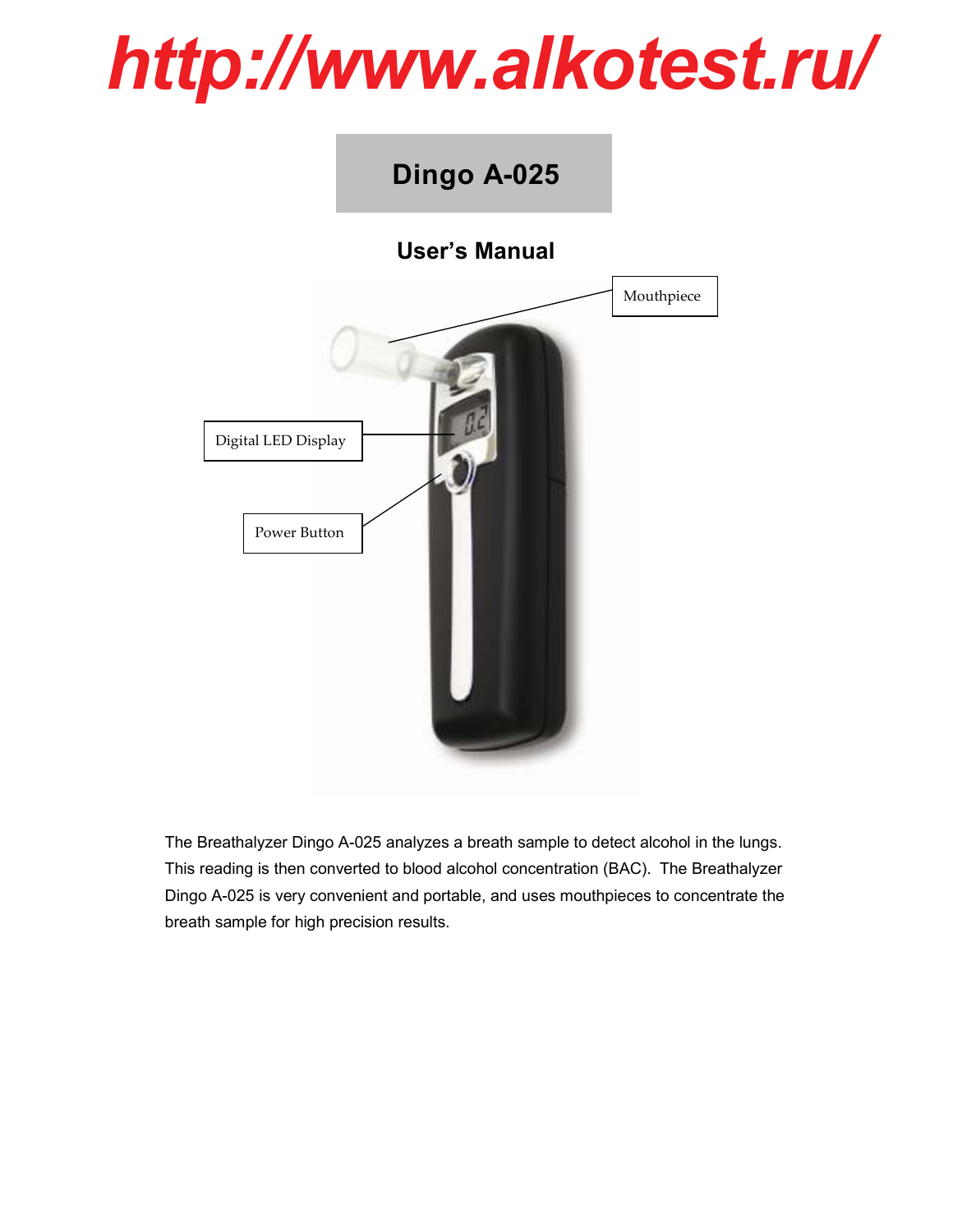### Operation:

- 1. Power On/Off. Ensure two AA batteries (included) are installed by opening the rear cover of the unit. Press the POWER button on the face of the unit. IMPORTANT: When you power on the unit, you will see a countdown in the display. The device must "warm up" the sensor for testing. Please wait until the display shows "0" before using the device. The warm up process takes less than 30 seconds. The unit will play two (2) short BEEPS when it is ready for use.
- 2. Breath Sample. Attach a mouthpiece to the slot above the display. The user should take a deep breath and exhale sharply and steadily into the mouthpiece for at least 2 full seconds.
	- a. After you blow into the unit, it will BEEP once to show that it has taken a reading.
	- b. The unit will BEEP again when it starts analyzing the sample. You will also see a "WAIT" indicator flashing in the display.
	- c. When the analysis is complete, the "WAIT" indicator will turn off and the unit will BEEP again. You will then see a Blood Alcohol Concentration (BAC) reading in the display.
	- d. If a sample is not taken within 20 seconds, you will hear four (4) beeps and the unit will shut itself off. (You can also press the POWER button again to manually shut off the unit.)
- 3. Analysis and Display. Once the sample is analyzed, the unit will display the result as a percent measure of Blood Alcohol Concentration (BAC) from 0.00% to 0.40%. The BAC will be displayed for 15 seconds. The unit will shut itself off after testing.

If you would like to perform another test, please power on the unit again. When performing multiple tests, the warm up cycle shortens to less than 20 seconds.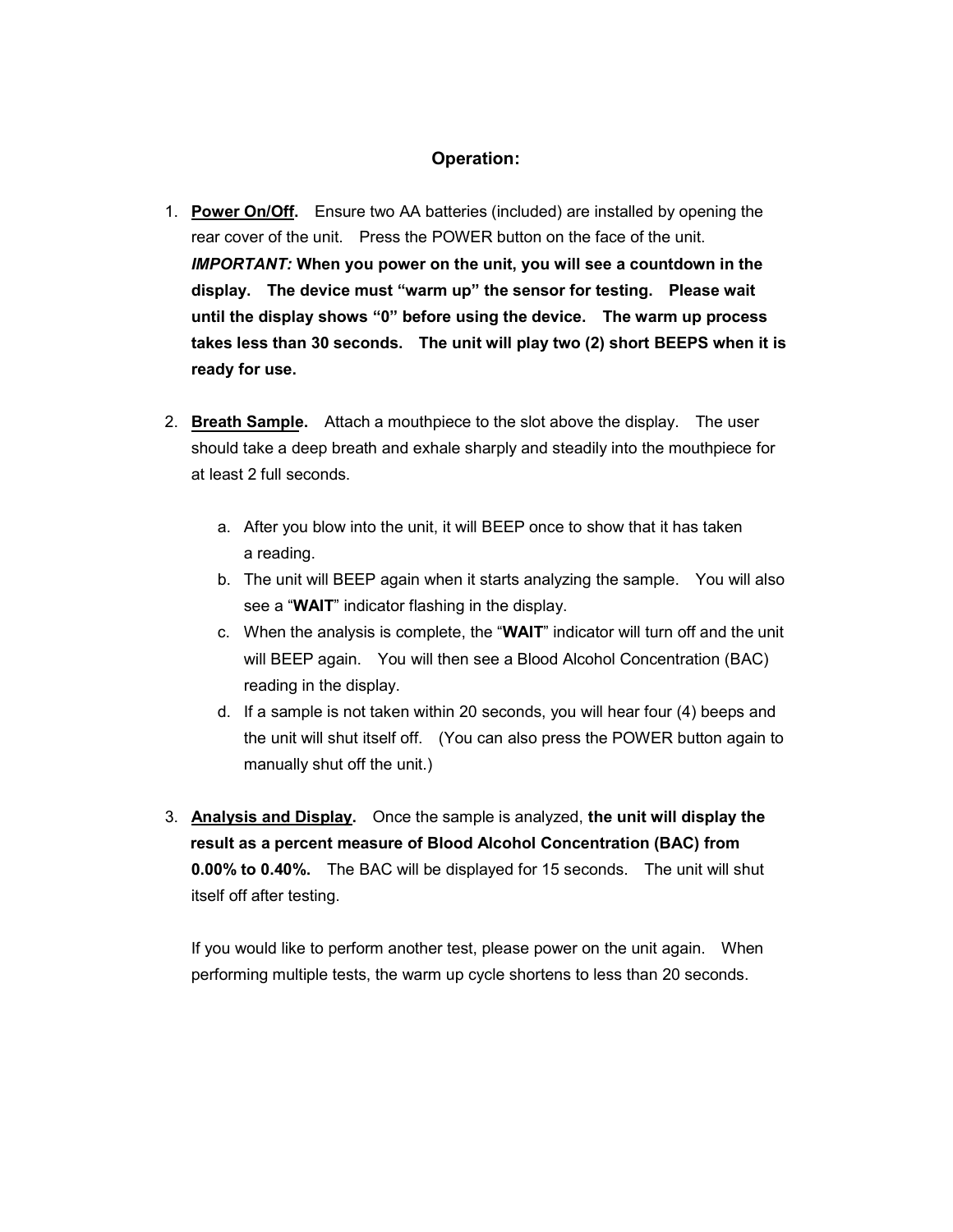4. Results. The legal limit for intoxication (DUI/DWI) is 0.08% BAC across most of the USA. According to the American Medical Association (AMA), a BAC of 0.05% is enough to impair the ability to drive. You should never operate a motor vehicle when you are impaired by the consumption of alcohol, drugs or lack of proper rest.

| 0.00% to 0.01% | Safe range.                  | Little/no alcohol intake.         |
|----------------|------------------------------|-----------------------------------|
| 0.02% to 0.04% | Moderate <sup>*</sup> range. | Increased alcohol intake.         |
| 0.05% to 0.07% | Warning range.               | Ability to drive may be impaired. |
| 0.08% and over | High Risk* range.            | Legal driving limit for BAC       |
|                |                              | exceeded.                         |

#### Measured BAC

\* Drinking alcohol in ANY amount may impair the ability to drive. There is no "safe" level of alcohol intake before driving. Don't drink and drive.

#### 5. Warnings.

- a. Wait at least 20 minutes after eating or drinking before testing. Alcohol remaining in the mouth, or even excess saliva, may interfere with testing. This includes alcohol-based mouthwash or similar products. This is the most common cause of improper use and incorrect results.
- b. Avoid testing in high wind or enclosed spaces. Poor ventilation may also lengthen the time required for warm up between tests.
- c. Do not blow smoke, saliva or other contaminants into the mouthpiece, as the sensor may become damaged.
- d. Do NOT use the Breathalyzer Dingo A-025 as a tool to drink and drive.
- e. Keep out of extreme temperatures and out of the reach of children.
- f. To maintain accuracy, professional recalibration of the Breathalyzer Dingo A-025 must be performed every 200 tests or at least once yearly (12 months), whichever comes first. To recalibrate, you must mail your device to the address at the end of this manual. Please contact us for details and related fees.